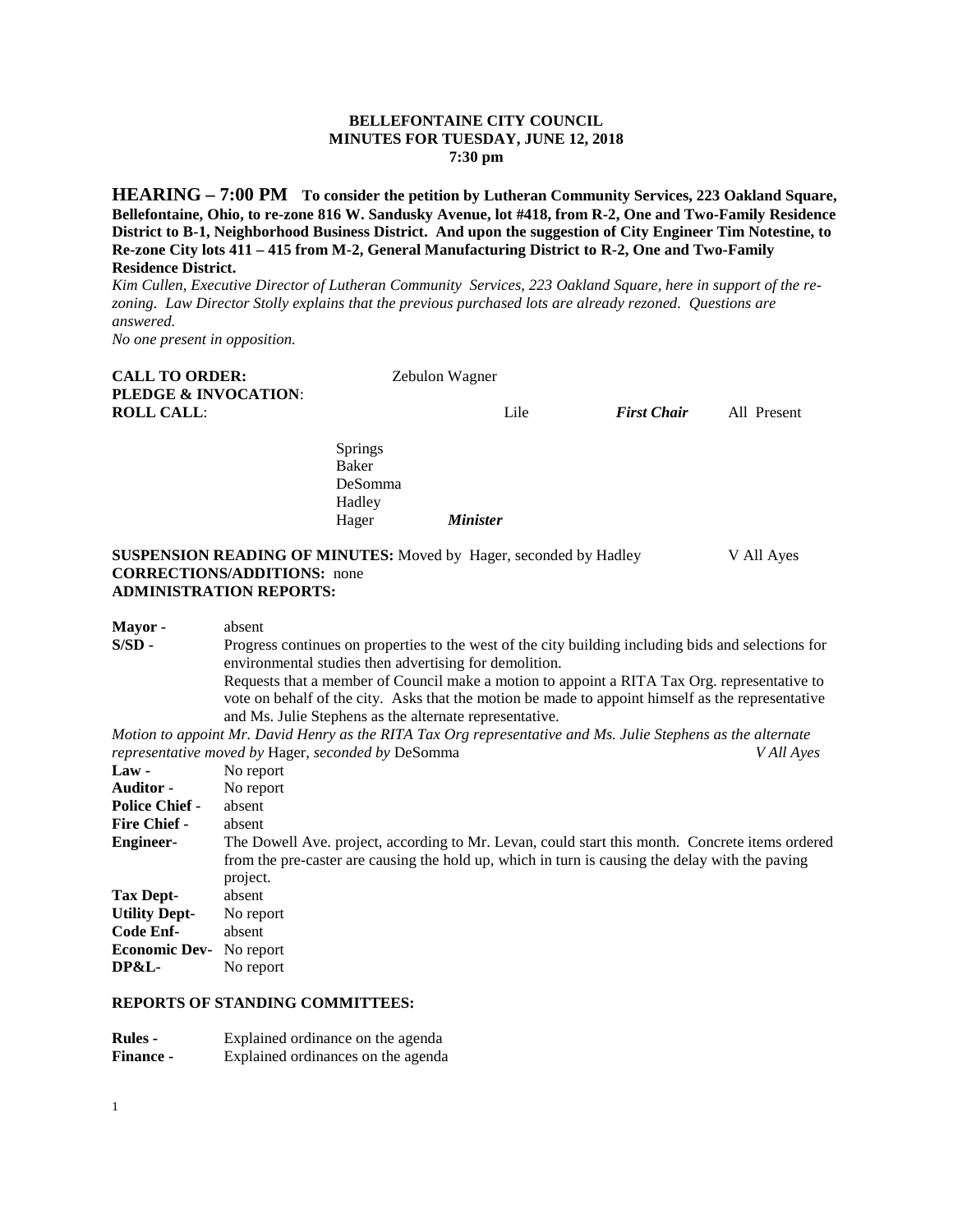**Utilities -** Committee will meet tomorrow at 8:30 am in Council Chambers to discuss the expiration of the refuse contract.

**Safety -** No report

**Streets -** Explained ordinances on the agenda.

**Sidewalks, Curbs & Parks** – Committee will meet on June 18<sup>th</sup> at noon in Council Chambers to discuss sidewalks. **Audit –**

**COMMUNICATIONS FROM CITIZENS:** Bruce Davenport, 116 W. Chillicothe Ave., here seeking assistance on filing an ADA request for a ramp/deck section on the city owned portion of his property. *Mr. Henry replies that he would be happy to assist with this matter.*

# **INTRODUCTION OF ORDINANCES:**

### **1. ORDINANCES FOR 1ST READING**

18-44 A. AN ORDINANCE AUTHORIZING AND DIRECTING THE SERVICE SAFETY DIRECTOR AND FIRE CHIEF TO EXECUTE ANY AND ALL DOCUMENTS NECESSARY TO APPLE AND ACCEPT A BWC GRANT FOR A NEW TURNOUT GEAR WASHING MACHINE (EXTRACTOR) AND DECLARING AN EMERGENCY IN THE CITY OF BELLEFONTAINE, OHIO.

## **FINANCE**

| 3RR-      | Moved by Baker, seconded by DeSomma | V All Ayes |
|-----------|-------------------------------------|------------|
| Passage-  | Moved by Baker, seconded by Springs | V All Ayes |
| Adoption- | Moved by Baker, seconded by DeSomma | V All Ayes |

18-45 B. AN ORDINANCE AUGTHORIZING THE HIRING OF A PART-TIME SEASONAL EMPLOYEE

> FOR THE UTILITY OFFICE FOR SUMMER 2018 EMPLOYMENT AND DECLARING AN EMERGENCY IN THE CITY OF BELLEFONTAINE, OHIO.

### **FINANCE**

| $3RR-$    | Moved by Baker, seconded by DeSomma | V All Ayes |
|-----------|-------------------------------------|------------|
| Passage-  | Moved by Baker, seconded by Springs | V All Ayes |
| Adoption- | Moved by Baker, seconded by DeSomma | V All Ayes |

# **2. ORDINANCES FOR 2ND READING**

### **3. ORDINANCES FOR 3RD READING**

18-37 A. AN ORDINANCE AMENDING AND RESTATING CITY ORDINANCE NO. 17-79 WHICH AMENDS AND RESTATES SECTION 351.99 OF THE CODIFIED ORDINANCES OF THE CITY OF BELLEFONTAINE, OHIO RELATING TO PENALTIES FOR PARKING. **STREETS**

|          | Adoption- |  | Moved by Hadley, seconded by Hager                                                                                                       | V All Ayes     |
|----------|-----------|--|------------------------------------------------------------------------------------------------------------------------------------------|----------------|
| 18-38 B. |           |  | AN ORDINANCE AMENDING AND RESTATING SECTION 345.08 OF THE CODIFIED<br>ORDINANCES OF THE CITY OF BELLEFONTAINE, OHIO RELATING TO PARKING. |                |
|          |           |  |                                                                                                                                          | <b>STREETS</b> |